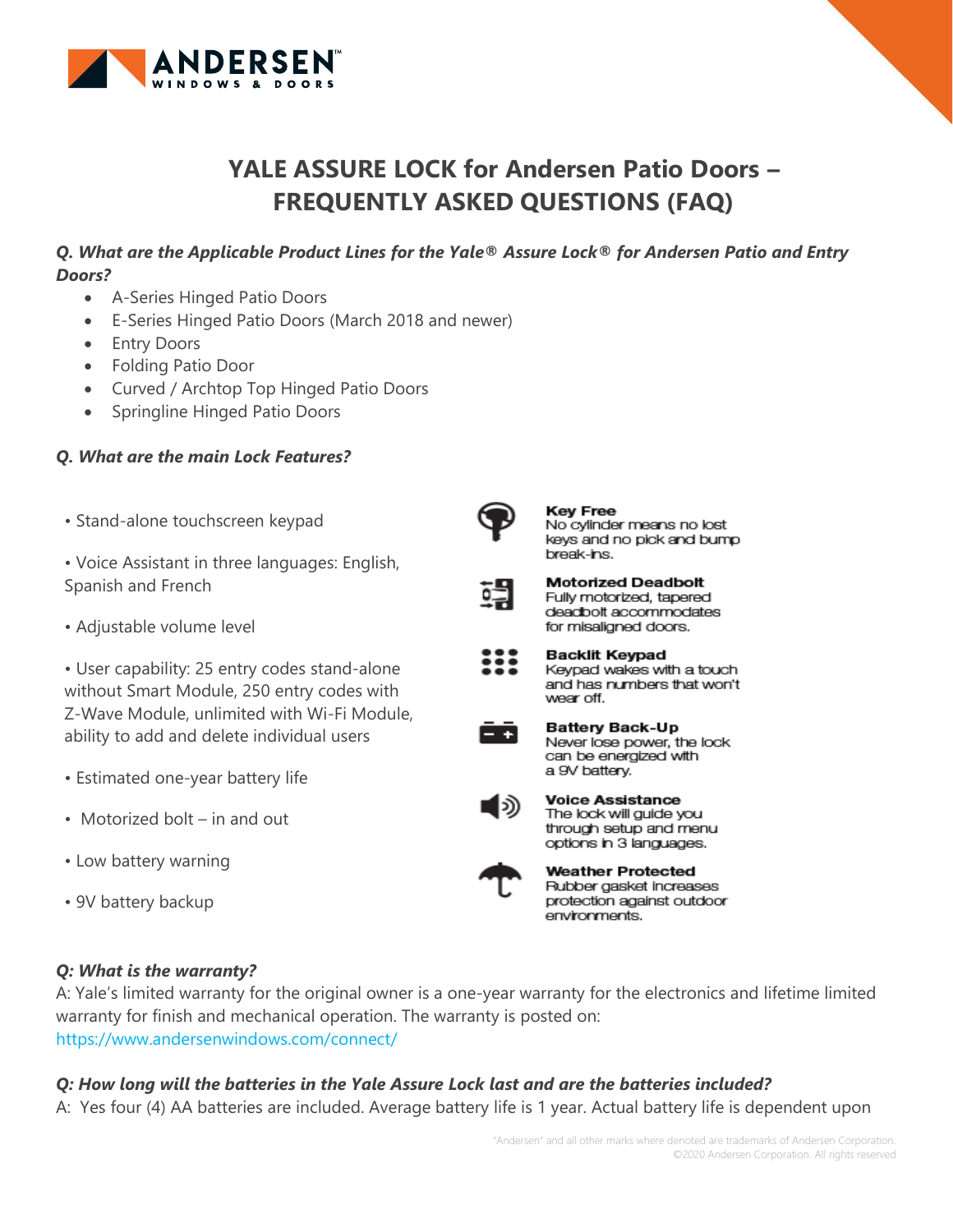the environment in which the sensor is used and the number of signals the sensor has had to send. Other factors such as humidity, temperature extremes or large fluctuations in temperatures may all lead to reduction of battery life. Batteries are not covered under the Limited Warranty for these sensors.

Note - Using Lithium batteries is not recommended as the battery life indicator will not work and the batteries could go dead without a warning leaving the lock disabled.

## *Q: Are the batteries easy to change/replace?*

A: Batteries can be easily replaced with minimum use of basic hand tools. The batteries used are readily available at most general, hardware or drug stores in a variety of brands.

### *Q: Are these coastal tested and can be used on Stormwatch A-Series and E Series hinged patio doors?*  A: Yes

## *Q. What outside temperatures can this product stand in?*

A. Temperature Range

*Outside Temperature Range*  $-30^{\circ}$ C to  $60^{\circ}$ C =  $-22^{\circ}$ F to  $140^{\circ}$ F *Inside Temperature Range*  $-15^{\circ}$ C to  $70^{\circ}$ C =  $5^{\circ}$ F to  $158^{\circ}$ F *Battery Temperature Range*  $-10^{\circ}$ C to 55 $^{\circ}$ C = 14 $^{\circ}$ F to 131 $^{\circ}$ F *Storage Temperature Range*  $-40^{\circ}$ C to  $85^{\circ}$ C =  $-40^{\circ}$ F to  $185^{\circ}$ F

# *Q. Does this just lock the deadbolt and are the hook bolts engaged?*

A. The *Yale® Assure Lock® for Andersen Patio* will unlock or lock Andersen inswing and outswing hinged doors via the deadbolt only. The multipoint lock: two (2) hooks and a center deadbolt below the handle will become disengaged when unlocking the door

## *Q. Does it just unlock the active panel, and would the passive panel would need to be manually unlocked?*

A. Yes

# *Q. Do I need to place the small Magnet on the face of my door for this product to work?*

- For Double Doors:
	- o Inswing a customer's needs to install the Block Magnet
	- o Outswing a customer's needs to install the Cylinder Magnet
- For Single Doors a customer's needs to install the Cylinder Magnet
- If you choose to leave it off, you will not get the Open/Closed status reading in your monitoring tools.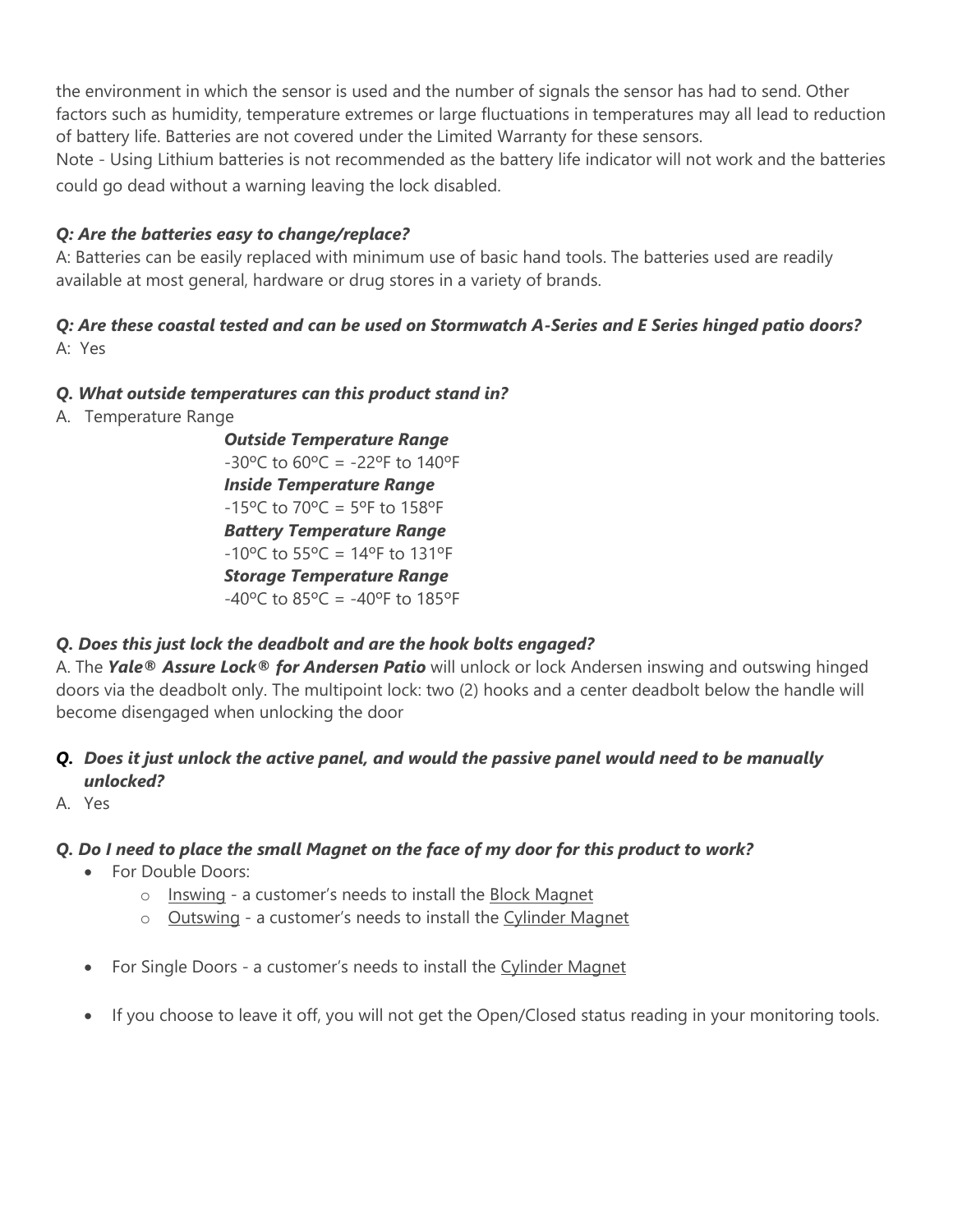### *Q. How do I use the Bluetooth functionality?*

- A. Bluetooth functionality via the Yale Access App allows you to share and manage access from anywhere and see who unlocked your home and when. Download on the App Store or Google Play Store. Bluetooth via the Yale Access app provides the below functionality:
	- Auto Unlock via Geofence
	- Digital Keys
	- Local Lock/Unlock

## *Q. How many entry codes can be created?*

A. Create up to 25 (250 with Z-Wave, unlimited with Wi-Fi) unique entry codes to share with friends and family. Delete codes when you need to.

## **Monitoring:**

## *Q: What home automation wireless communication protocols are available for this product?*

A: Z-Wave or Bluetooth & Wi-Fi

Lock is available in three versions:

- Touchscreen
- Bluetooth & Wi-Fi
- Z-Wave

Customers can add a Yale Smart Module if desired, to seamlessly integrate into these types of smart home or alarm system. \*

Smart capabilities include:

- Monitor, lock and unlock from anywhere
- View access history
- Receive notifications on your smartphone

• Integrate with voice activated solutions like Amazon Alexa (requires the Wi-Fi Smart Module or Z-Wave Module with compatible hub). \*\*

\*

\*\* Features may vary based on integration system.

## *Q. How do I know what Smart Module I have?*

A. The Smart Modules are located inside the battery compartment and to the left of the batteries. The modules are color-coded.

- Green Z-Wave
- White Bluetooth & Wi-Fi

## *Q. What are my options for monitoring and how does this work?*

A. See the compatibility chart on andersenwindows.com/connect

## *Q. For z-wave self-monitoring do I need to purchase anything besides the Yale Assure Lock for Andersen Patio Doors?*

A. The Yale Assure lock is Compatible with Nexia and Wink. For self-monitoring of the Yale Assure lock, order a Nexia bridge in the iQ ordering software: Windows/ Doors Accessory section (#9142224). The Andersen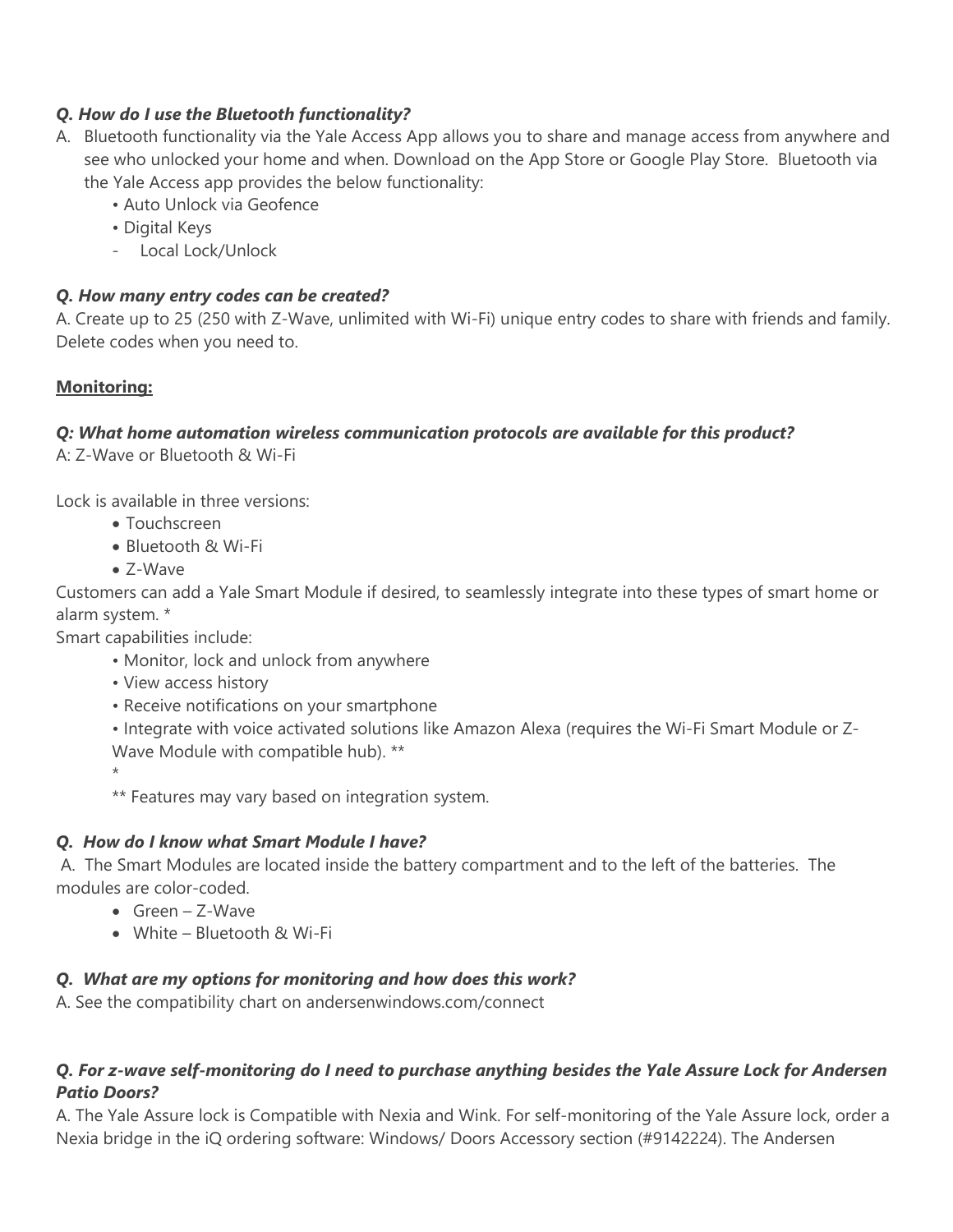translator is not needed, this functionality is within the Yale Assure lock. For smart home features, the Z-Wave Smart Module requires a compatible Z-Wave hub and app such as Samsung SmartThings

## *Q: What if my customer has a local security company or has a high-end home automation company like Control4 or Crestron?*

A. At this time (May 2020) for these high-end home automation systems, the Yale Assure lock is not yet certified with Control 4 or Creston.

Once certified the Lock will work, but the radio must be purchased from a Control 4 dealer. They have a specific protocol that they use for their system.

See the **"**Tech Integration/ Compatibility spec sheets" on requirements that is posted on andersenwindows.com/connect. These can be provided to the customers security providers and integrators.

## *Q. How can I get samples?*

A. A portable handle sample that is mounted to a metal 'door stile' will be available. This showcases the front and backside of the product, is functioning and has a card attached to it that provides an overview. This sample can be ordered from the AW Display team.

## *Q. If I have the Yale® Assure Lock® for Andersen Patio and Entry Doors on an A Series hinged patio door or the refreshed E-Series (new as of March 2018) doors do I need to order VeriLock sensors for hinged doors too?*

A. No, a customer doesn't need to also order VeriLock as the VeriLock technology is included in this Yale lock

## *Q. Does a customer need to purchase a trim set in addition to this Yale® Assure Lock® for Andersen Patio and Entry Doors and does this Yale® Assure Lock® for Andersen Patio and Entry Doors with Anvers come in right or left handing?*

A. For a single or double hinged door, a customer doesn't need to select a trim set, as the Anvers in Satin Nickle comes in this Yale Assure product kit. For a double doors though, the customer needs to order the Anvers - Passive Satin Nickle product (that has its own part number) and IQ and E-Vision will automatically select this passive trim set and add it to the customers quote.

## *Q. If I order a FWHID 3-panel with 2 active panels on the outside, are 2 Power locks required? Do we ask the customer how many they want for these doors?*

A. Yes, to both questions

# *Q. Is Anvers the default hardware that goes with this?*

A. The customer (new orders and for retrofitting existing door) could order or already have any trim set and replace the Anvers handle that comes in this Yale Assure kit with their selected trim set style. The only Andersen trim sets that are not applicable with the Yale Assure lock is the Tribeca trim set and the contemporary FSB four trim set styles.

## *Q. Are any of the Andersen hinged door hardware styles not compatible with the Yale® Assure Lock® for Andersen Patio and Entry Doors?*

A. The only Andersen trim sets that are not applicable with the Yale Assure lock are the Tribeca and contemporary FSB 4 trim set styles.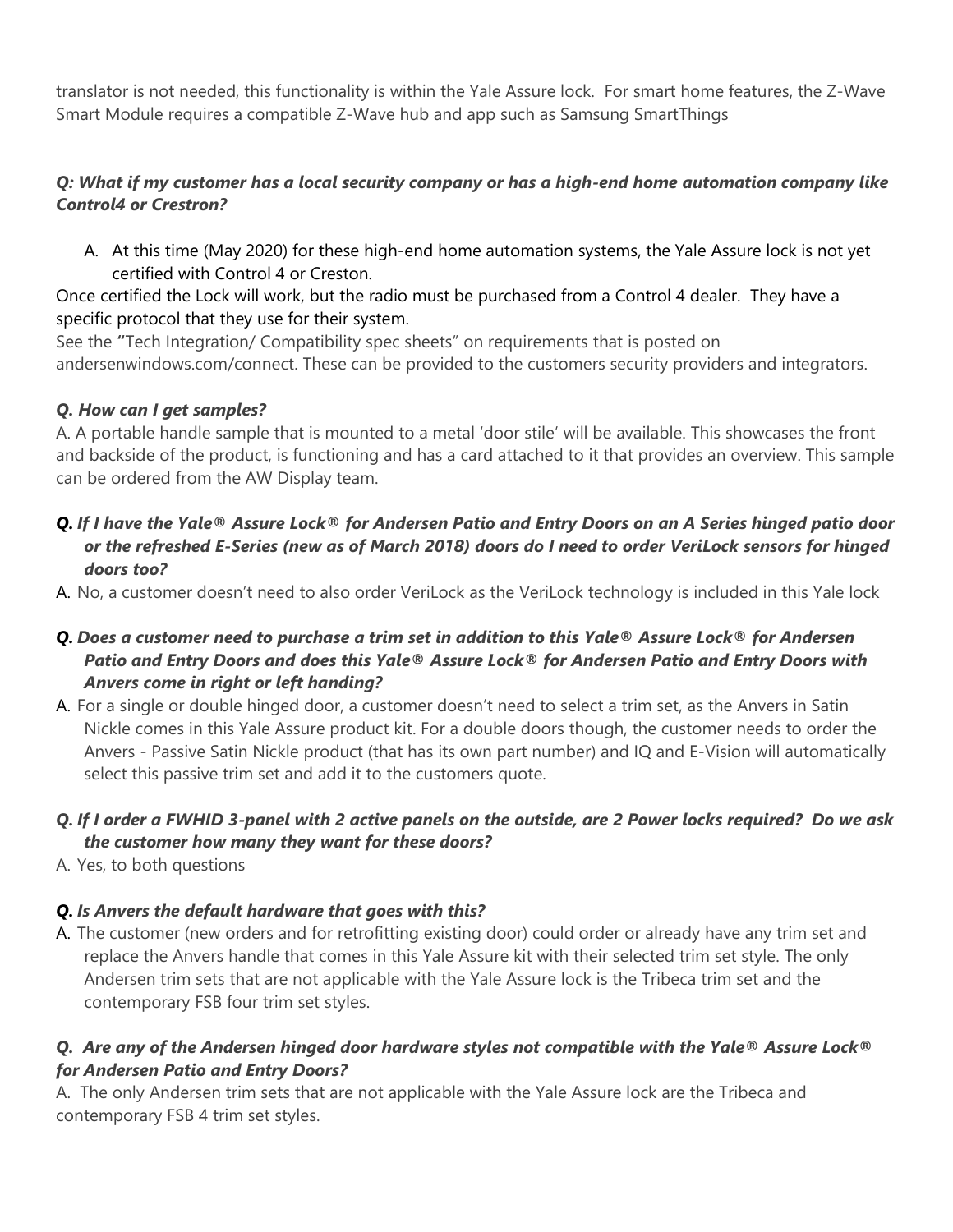## *Q. Can a customer have both Professional Monitoring and Self-Monitoring?*

A. Homeowners can connect Yale Assure Lock into their home with professional monitoring, self-monitoring or both.

## *Q. Since the Yale® Assure Lock® for Andersen Patio and Entry Doors is wireless, what is the range?*

A: Sensor range depends on the types of building materials used and their location relative to the sensors and the wireless receiver. In a free air environment with no obstacles, these sensors have been observed to have a range of 300 feet. The installer of the professional security or self-monitoring system should design the security system to accommodate the size and materials used in each dwelling. System dealers can install wireless translators or repeater(s) to provide adequate wireless signal reception in larger homes.

# *Q. What if my power at home goes out? Will I need to do anything to get my system up and running again?*

A. Should a power outage occur in your home, all your products should reconnect automatically when your power and Internet connection is restored. Sometimes the system will reboot before your Wi-Fi network is active again. In this case, unplugging and re-plugging will usually get things reconnected. If this does not work, try restarting your wireless router while the system is off then power it back on once the router has rebooted. The keypad is battery powered so even if the power goes out at home, you can still unlock the door by entering your entry code on the touchscreen keypad.

## *Q. Who can help with Yale® Assure Lock® for Andersen Patio and Entry Doors questions and on monitoring for customer questions?*

For support please call Andersen Customer Service: #855-337-8806. If it's a Yale Assure lock technical issue we can connect you with Yale® Customer Service for assistance at 1-855-213-5841 [support@Yalelock.com](mailto:Support.yalehome@assaabloy.com)

### **Sales Samples:**

### *Q. What Smart Modules are included with the mounted sales sample?*

The Yale Assure lock samples are touchscreen only – no Smart Modules are included

### **Product Lines:**

# *Q. What Andersen Patio and Entry Doors models are compatible with the Yale® Assure Lock® for Andersen Patio and Entry Doors?*

A-Series

- Frenchwood® Hinged Inswing Patio Doors
- Frenchwood® Hinged Outswing Patio Doors
- E-Series (1-3/4" and 2-1/4" panels)  $-$  2018 and newer doors
	- Inswing Hinged Patio Doors
	- Outswing Hinged Patio Doors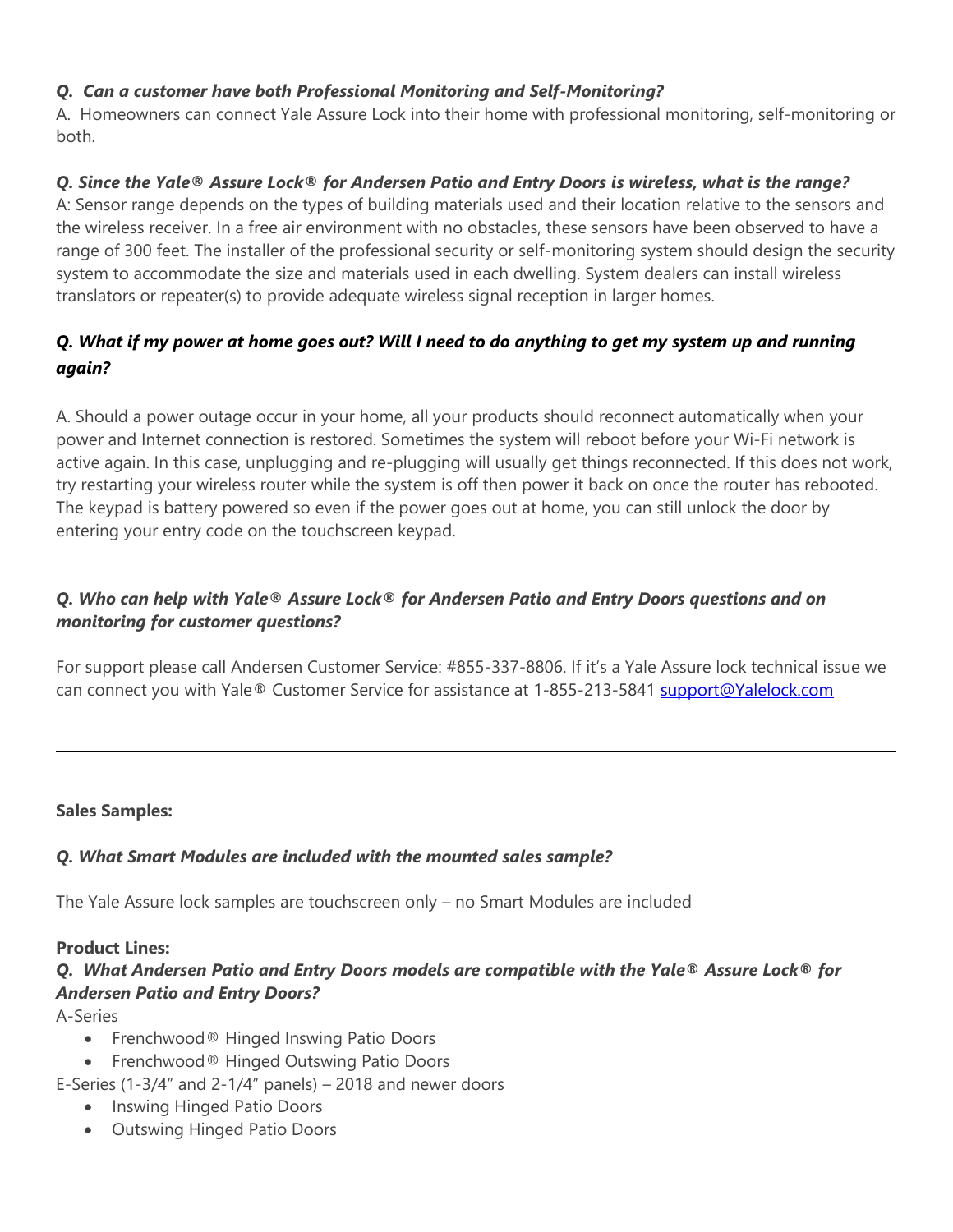Architectural: doors

(\*\* Additional hardware kit required for 2-1/4" thick panels AW PN - 9183854, Yale PN – AYRM-270-TDK)

- Entry Doors
- Folding Doors

## *Q. What happens if a Yale® Assure Lock® for Andersen Patio and Entry Doors is installed on either a 200 or 400 series patio door?*

A. The Yale Assure lock will fit on these doors, but with will have different functionality regarding locking. Yale Assure Lock is not fully functional on Andersen 200 and 400 Series hinged patio doors. The patio door hookbolts must be manually locked before the Yale Assure lock can lock the patio door's deadbolt.



# 400 Series - Black

**A Series - Red** 

## *Q. What actuator spacer is needed if a Yale® Assure Lock® for Andersen Patio and Entry Doors is installed on either a 200 or 400 series patio door?*

- 400 Same spacer as A-Series (Black Inswing, No Spacer Outswing)
- 200 White spacer

### **Compatible Trim Sets:**

### *Q. What Andersen handle sets will work with the Yale® Assure Lock® for Andersen Patio ?*

A. AThe Andersen hinged Patio and Entry Doors handles listed will work with the Yale Assure lock *for Andertson Patio Doors*.

- Albany
- Anvers
- Newbury
- **Covington**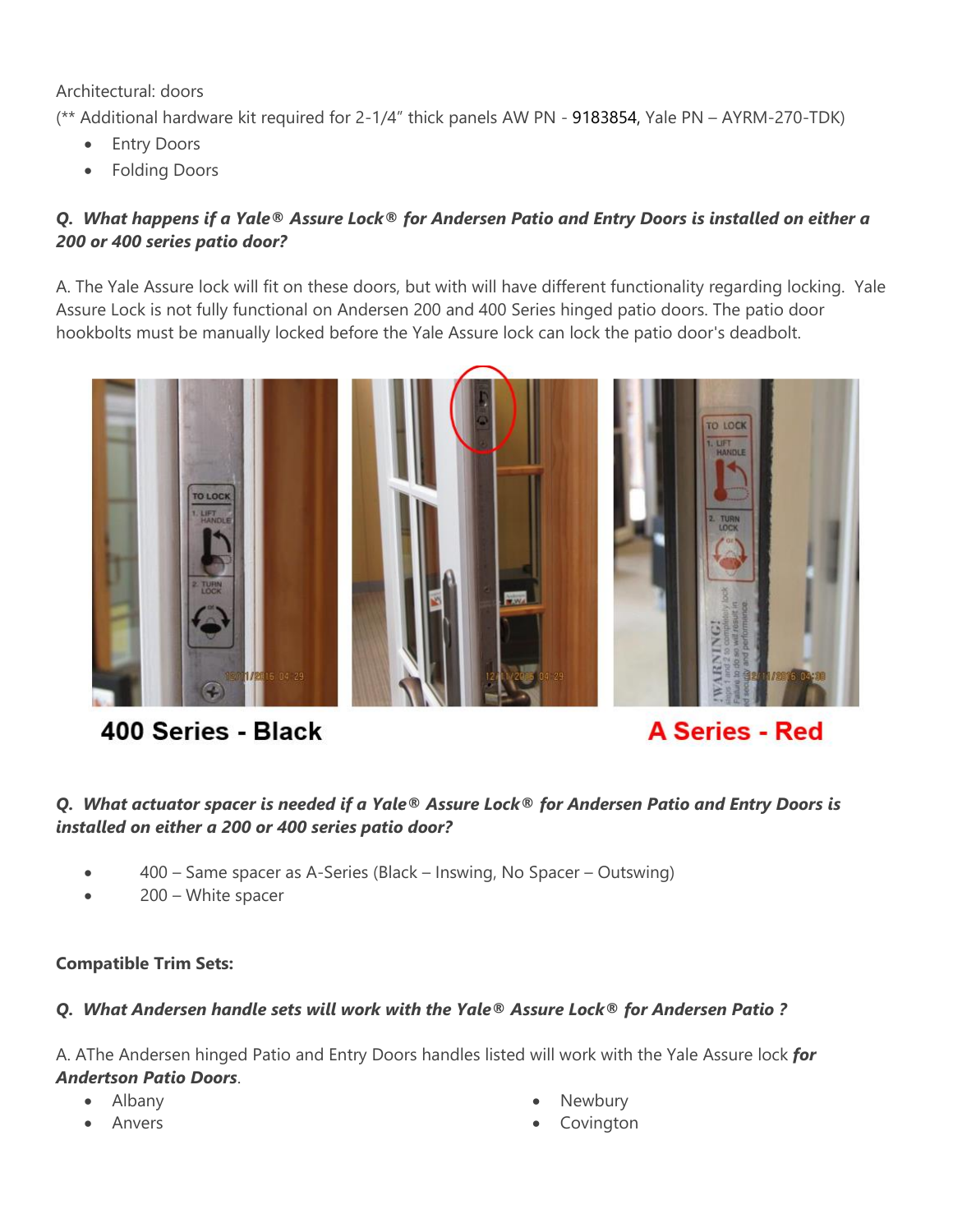• Whitmore

• Yuma

• Encino

(Does not work with Tribeca or FSB handle styles)

### **Installation:**

### *Q. What tools are needed to install the Yale® Assure Lock® for Andersen Patio ?*

- Drill
- Phillips head screwdriver
- Scissors
- Drill bits
	- $0.1/8''$
	- o 5/16"
	- o 3/8" or 1/2"

## *Q. What size hole needs to be drilled through the door when installing the Yale Assure lock?*

A. Only one hole needs to be drilled entirely through the door panel and it follows an already existing hole. The top mounting hole for the trimset escutcheon plates needs to be opened to 3/8" or 1/2". The choice in size is based on available drill bits to the customer. A 1/2" hole makes it easier to get the cables through the door panel but is not common in most drill bit sets.

## *Q. When being used, what direction does the door position sensor need be on the Yale® Assure Lock® for Andersen Patio*

A. The tab portion of the door position sensor that extends past the escutcheon plate of the Yale Assure lock must be toward the latch of the door panel.

## *Q. Will the door position sensor on the Yale® Assure Lock® for Andersen Patio work with the existing magnet of a door that had a previously installed VeriLock sensor?*

A. Yes, the door position sensor on *Yale® Assure Lock® for Andersen Patio* uses the same magnets and mounting positions as the patio door VeriLock sensors.

## *Q. What lock actuator spacer should I use when installing the Yale® Assure Lock® for Andersen Patio?*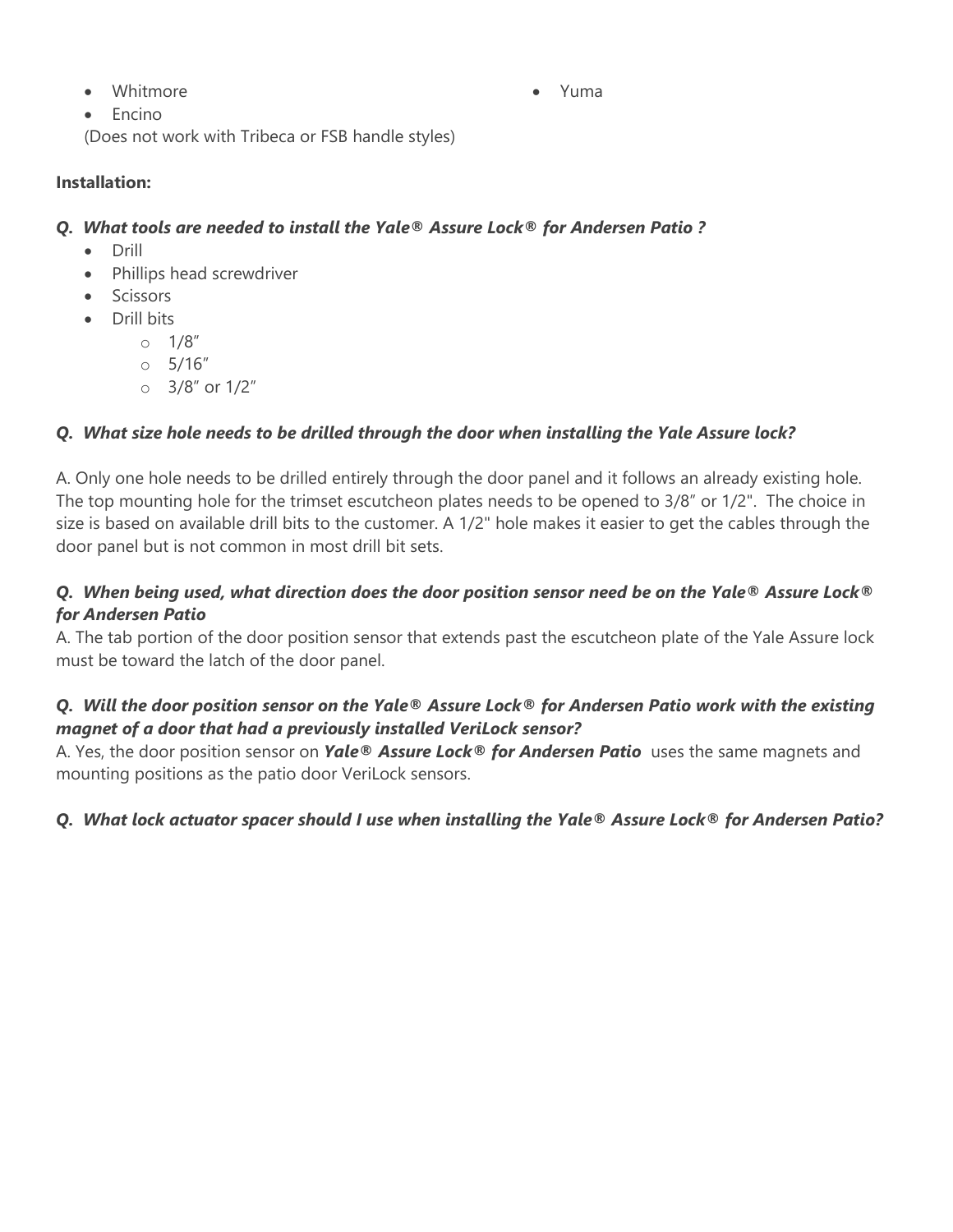A. See table:

# **Selecting Correct Spacer**

A spacer may be required to correctly install lock. There are three (3) options in your lock kit. See chart to select the correct spacer for your application.

| Door Type                                                                                                                      | <b>Spacer Color</b> | Spacer |
|--------------------------------------------------------------------------------------------------------------------------------|---------------------|--------|
| A Series - Outswing Only                                                                                                       | N/A                 | None   |
| A Series Inswing<br>E Series 1.75" In and Outswing<br>E Series 2.25" Inswing<br>400 Series 1.75" Inswing                       | <b>Black</b>        |        |
| 200 Series 1.75" All<br>(Only in Thick Door Kit)                                                                               | White               |        |
| E Series - 2.25" Outswing Only<br>(Only in Thick Door Kit)                                                                     | White               |        |
| E Series - Architect Entrance Door and Folding<br>Doors Sold Separately. (Provided when<br>ordering part number AYRM-270-TDK.) | Grav                |        |

Product ID is etched into the lower corner of glass. Consult Andersen for assistance.

#### *Q. What side of the Yale Assure lock mounting plate is the lock actuator spacer installed on?*

A. The lock actuator spacer is installed on the Yale Assure lock mounting plate on the side of the plate with the gasket and must be between the bracket and the lock actuator.

### *Q. What is the proper orientation of the Yale Assure lock thumb turn relative to the patio door deadbolt?*

A. V1 Yale Assure Lock (6-2020 and earlier): The thumb turn should be vertical when the door is unlocked and horizontal when the door is locked.

V2 Yale Assure Lock (6-2020 and later): The top of the thumb turn should face away from the latch when the door is unlocked and towards the latch when the door is locked.

# *Q. What are the different buttons and features on the Yale® Assure Lock® for Andersen Patio?*

A. See below.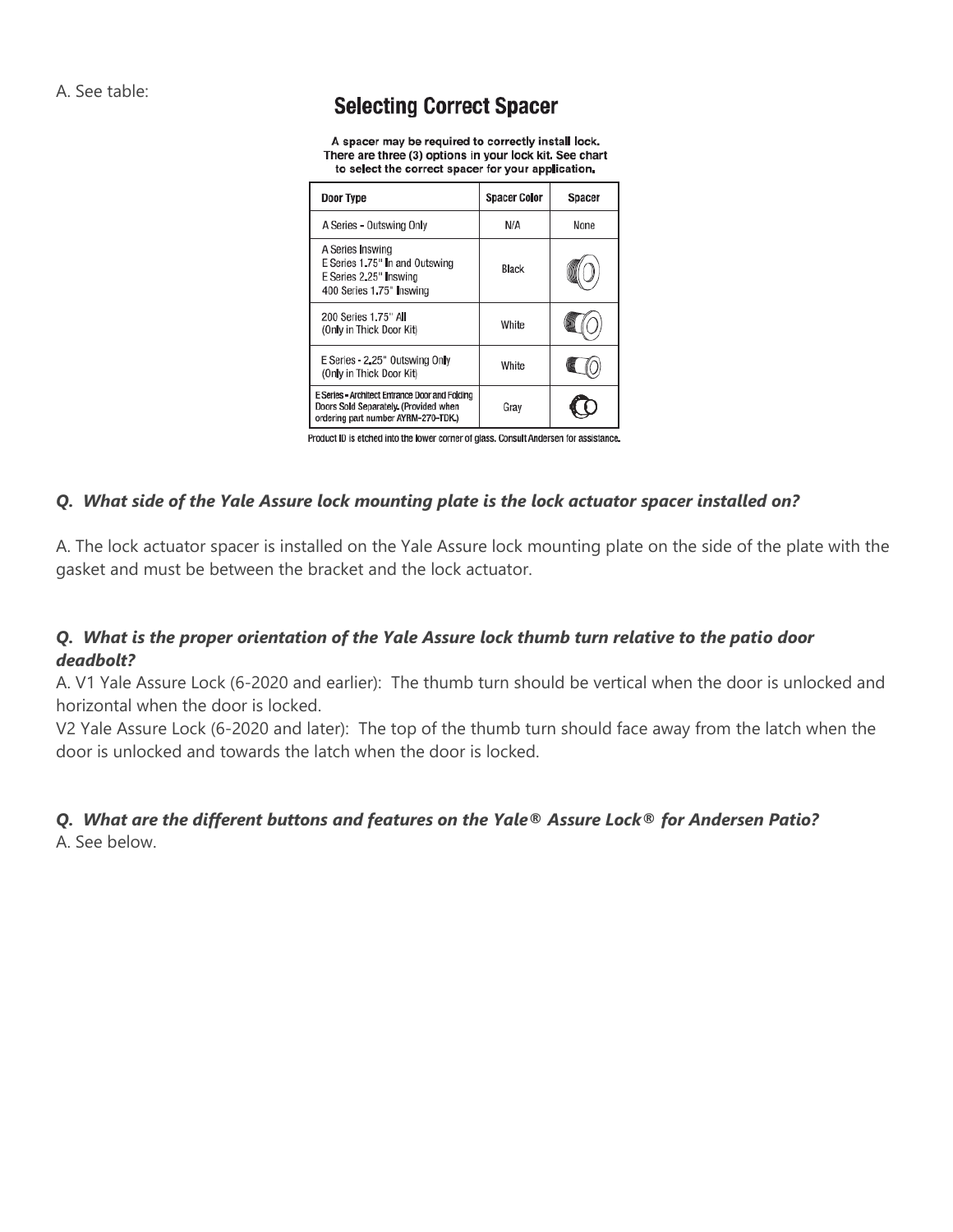# **Touchscreen**

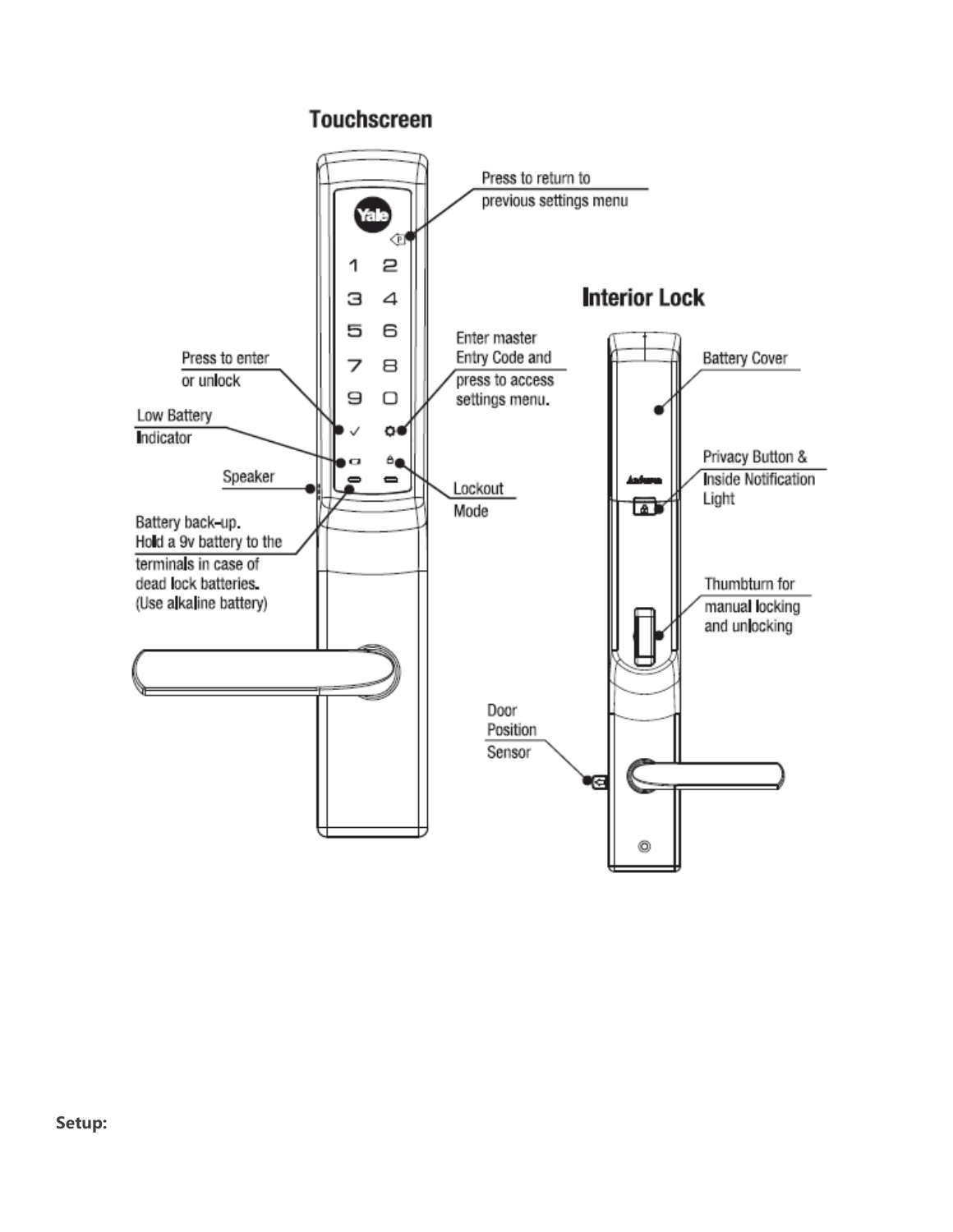## *Q. What are the different lock settings the user can select or set on the Yale Assure lock?*

A. See the table below.

| <b>Settings</b>               | <b>Default Setting</b>     | <b>Definition</b>                                                                                                                                                                                                                                                                                     |
|-------------------------------|----------------------------|-------------------------------------------------------------------------------------------------------------------------------------------------------------------------------------------------------------------------------------------------------------------------------------------------------|
| <b>Master Entry Code</b>      | Creation <i>required</i> * | The Master Entry Code is used for programming and for feature<br>settings. It must be created prior to programming the lock. The<br>Master code will also operate (unlock/lock) the lock.                                                                                                             |
| <b>Auto Re-lock</b>           | <b>Disabled</b>            | After a successful code entry or manual unlock with the key, the<br>lock will automatically re-lock after each unlock in an effort to keep<br>your home secure. This feature is optional, and can be turned off.<br>In the ON mode, the lock will automatically re-lock after thirty (30)<br>seconds. |
| Inside Indicator Light        | Disabled (Off)             | Located on the inside lock. Shows active status (Locked) of lock<br>and can be enabled or disabled in the Advanced Lock Settings<br>(Main Menu selection #3).                                                                                                                                         |
| <b>One Touch Locking</b>      | <b>Enabled</b>             | When the latch is retracted, activating the keypad will extend the<br>latch (during Auto Re-lock duration or when Auto Re-lock is<br>disabled). When One-Touch Re-lock is not in use (disabled), any<br>valid PIN code will re-lock the lock.                                                         |
| <b>Privacy Button</b>         | <b>Disabled</b>            | Privacy mode is disabled by default. Enable Privacy mode by<br>pressing the privacy button for 4 seconds to put the lock in do-<br>not-disturb mode (all pin codes are disabled).                                                                                                                     |
| <b>Volume</b>                 | Enabled (Low)              | The volume setting for entry code verification is set to Low (2) by<br>default; otherwise it can be set to High (1) or Silent (3) for quiet<br>areas.                                                                                                                                                 |
| Language                      | <b>English</b>             | Choosing English (1), Spanish (2) or French (3) becomes the<br>(default) setting for the lock's voice prompts.                                                                                                                                                                                        |
| All Code Lockout Mode         | <b>Disabled</b>            | This feature is enabled by the Master Entry Code. When enabled, it<br>restricts all user (except Master) Entry Code access. When<br>attempting to enter a code while the lock is in All Code Lockout<br>mode, the RED locked padlock will appear on the screen.                                       |
| <b>Wrong Code Entry Limit</b> | 5 Times                    | After five (5) unsuccessful attempts at entering a valid entry code,<br>the lock will shut down and not allow operation for sixty (60)<br>seconds.                                                                                                                                                    |
| <b>Shutdown Time</b>          | <b>60 Seconds</b>          | The Lock will shutdown (flashing RED) for sixty (60) seconds and<br>not allow operation after the wrong code entry limit (5 attempts)<br>has been met.                                                                                                                                                |

\*The Master Entry Code must be created prior to any other programming of the lock.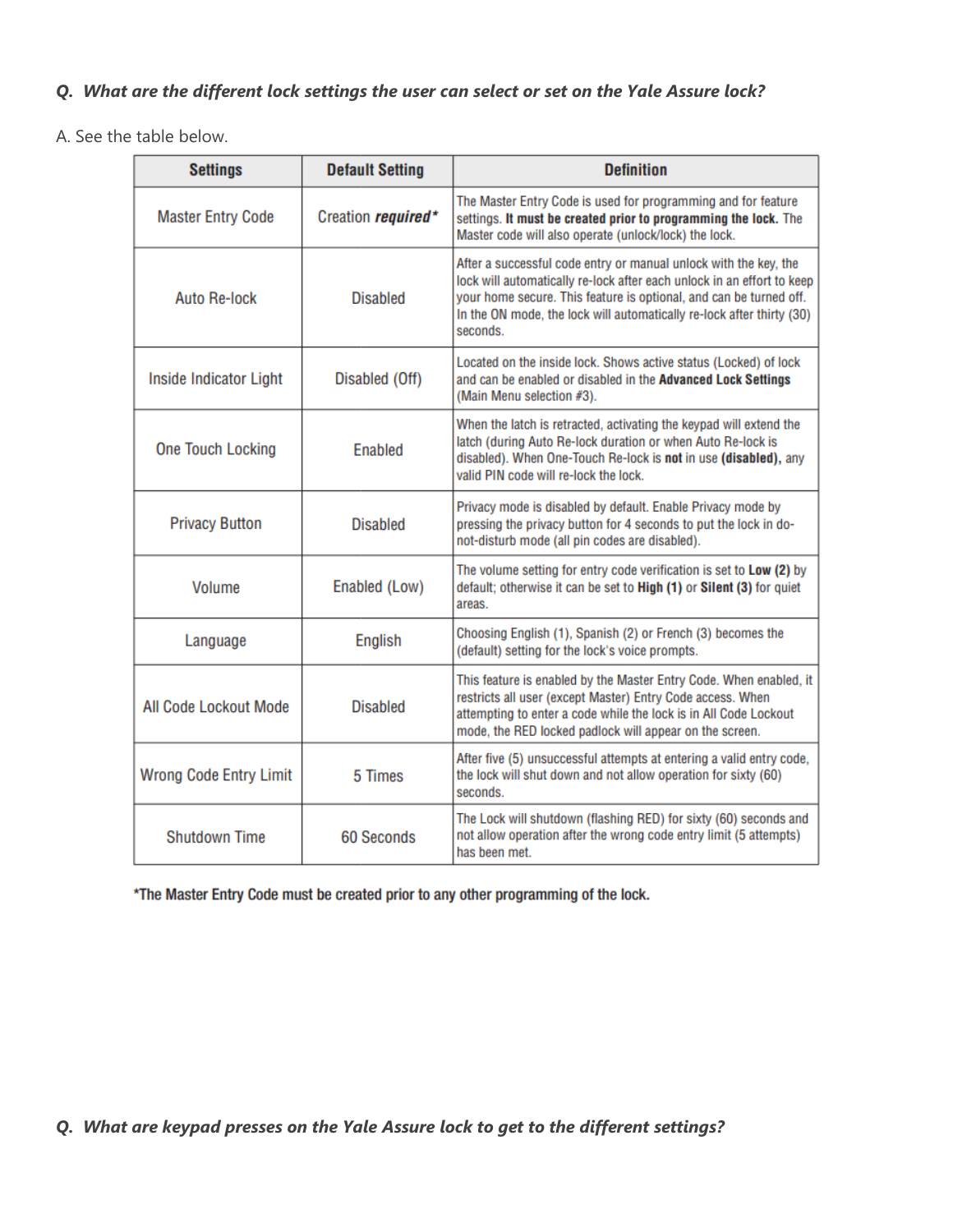A. See the table below.

- 1. Press Yale logo to wake up lock ...
- 2. Enter Master Entry Code\* followed by O icon. Lock Response: "Welcome to the Settings Menu. Press each number to hear available settings and then press the settings icon to enter."
- 3. Enter digit corresponding to the function to be performed followed by the O icon. Follow the voice commands.



\*The Master Entry Code must be created prior to any other programming of the lock. \*\*Network Module Setting function appears only with Yale Smart module installed.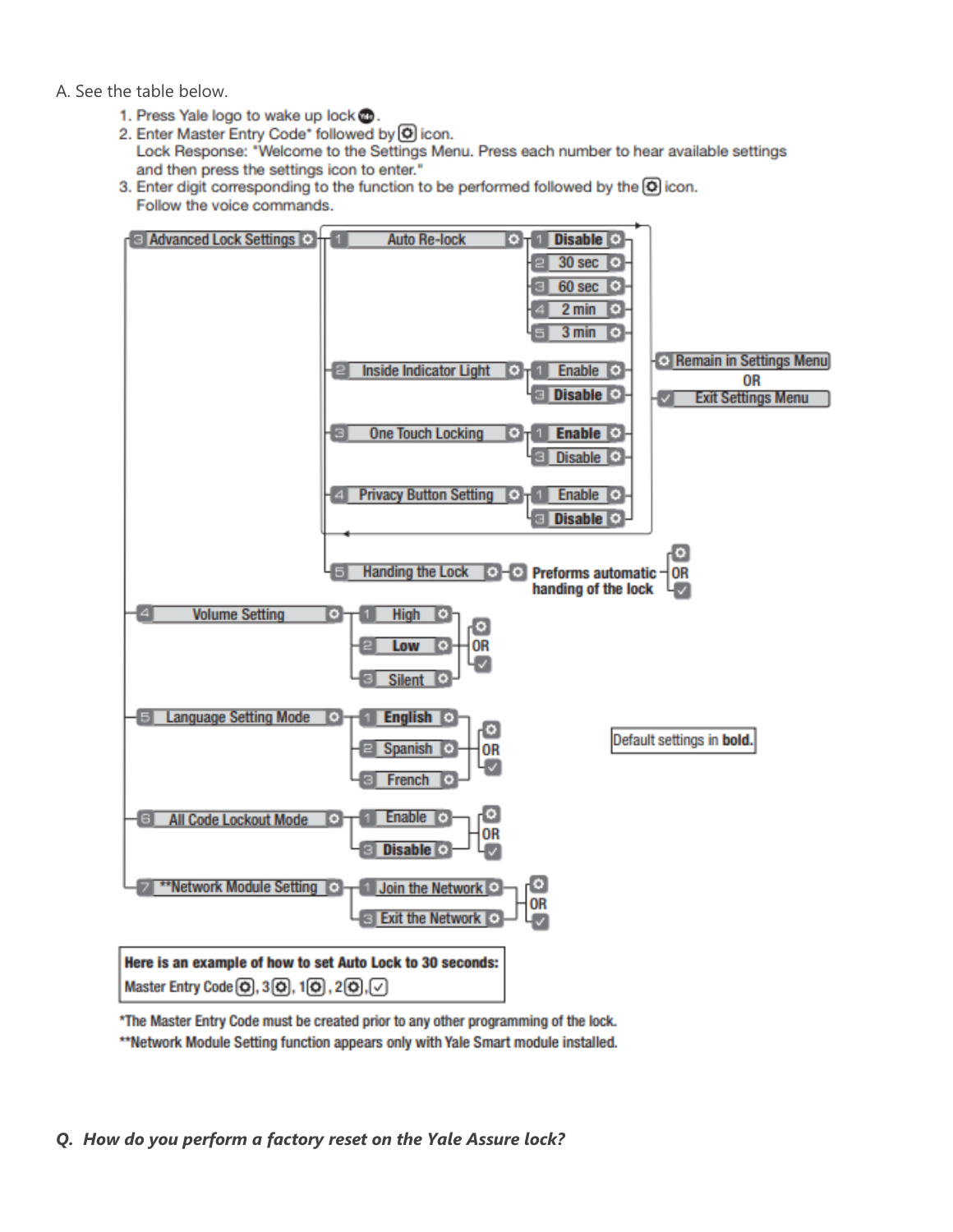When resetting the lock, all user codes, including the Master PIN code\*, are deleted. All programming features are reset to the original default settings (see below).

- 1. Remove the battery cover and batteries.
- 2. Remove the interior lock to access the reset button.
- 3. The reset button (see image at right) is located above the PCB cable connectors.
- 4. Re-insert 3 batteries and hold the reset button for 3 seconds.
- 5. While still holding the reset button, insert the 4th battery, and hold the reset button for an additional 3 seconds.
- 6. Release the reset button.
- 7. Re-install the interior lock onto the door.

Upon reset, Master PIN Code creation is the only option available and must be performed prior to any other programming of the lock.



Interior Lock

For best results, the lock should be installed on the door when resetting the lock to factory default. If the process was done and the lock was not installed on the door, review the Re-Handing instructions listed in Hardware Troubleshooting.

\*The Master PIN code must be registered prior to any other programming of the lock.

### **Integration:**

### *Q. Can a voice assistant be used to control the Yale Assure lock?*

A. Yes, there is integration with Alexa, Google Home, and Siri on versions of the lock that have Wi-Fi or Z-Wave. Z-Wave versions must be enrolled into a smart home or security system to function with a voice assistant.

### *Q. Where can a customer buy additional radios for the Yale Assure lock?*

A. Additional radios are available for purchase on<https://www.amazon.com/> and [https://shopyalehome.com/.](https://shopyalehome.com/) However, in some cases the radio needs to be purchased directly from the provider, please see list below for companies that require direct purchase.

### *Q. What systems are the Yale Assure locks able to work with?*

Z-Wave version:

- Compatible with most Z-Wave enabled smart home systems or security systems.
	- Example security systems:
		- ADT
		- Honeywell
- DSC
- Interlogix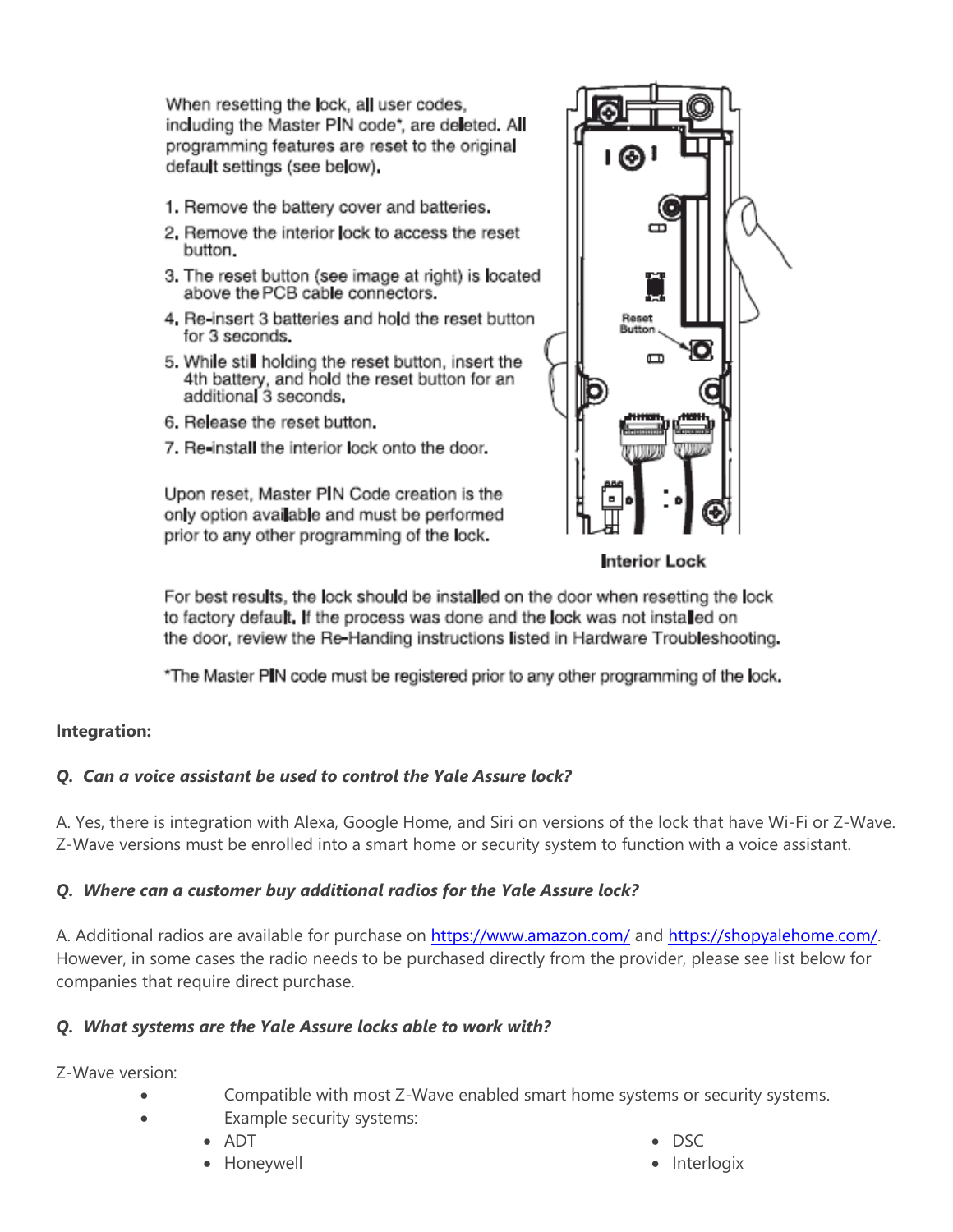|           | • Alarm.com | <b>DMP</b> |
|-----------|-------------|------------|
| $\bullet$ | Nortek      | SecureNet  |

- CPI
	- Example Smart Home and other control systems: (\*Requires radio module from provider)
		- Savant
		- BeHome24/7
		- Go Parakeet
		- Point Central
		- HomeSeer
		- Legrand\*
		- Ezlo

Wi-Fi versions or Z-Wave version via partner integrations:

- Voice assistant integration
	- Amazon Alexa
	- Google Home
	- Siri

# **Troubleshooting:**

• **Programming:**

- Nexia™ Home Intelligence
- Wink
- SmartThings
- Comcast Xfinity\*
- Control4<sup>®\*</sup>
- Crestron®\*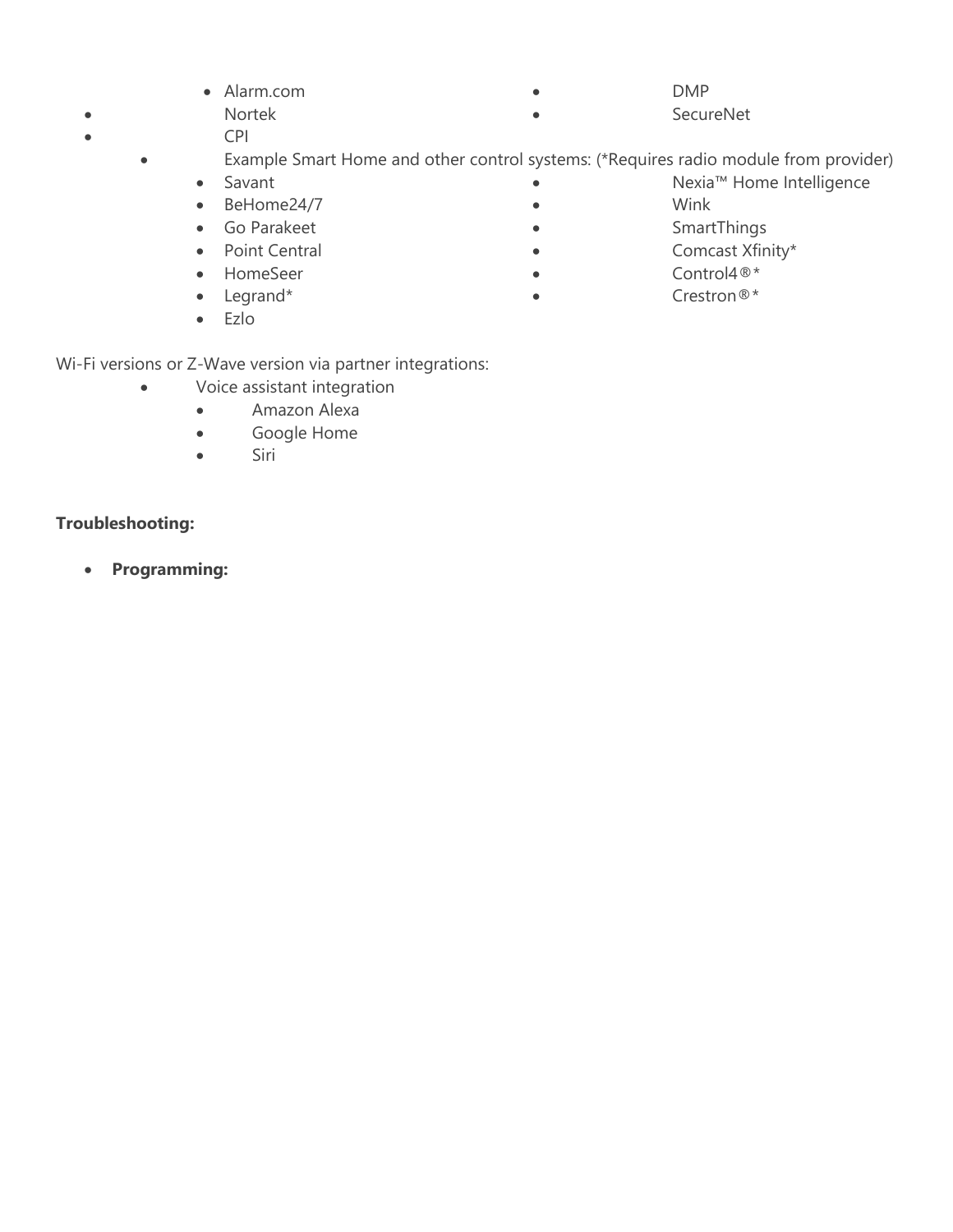| Symptom                                                                                                                                              | <b>Suggested Action</b>                                                                                                                                                                                                                                                                                                                                                                                                                                                                              |
|------------------------------------------------------------------------------------------------------------------------------------------------------|------------------------------------------------------------------------------------------------------------------------------------------------------------------------------------------------------------------------------------------------------------------------------------------------------------------------------------------------------------------------------------------------------------------------------------------------------------------------------------------------------|
| Lock does not respond -<br>door is open and<br>accessible.                                                                                           | · Touchscreen becomes active when pressed w/whole hand<br>Use a larger area of the hand or fingers and verify contact<br>with at least 3 areas.<br>. If touchscreen numbers are visible, check to see if they<br>respond when pressed.<br>• Check batteries are installed and oriented correctly (polarity)<br>in the battery case.<br>• Check batteries are in good condition; replace batteries*<br>if discharged.<br>• Check to see if touchscreen harness is fully connected<br>and not pinched, |
| Lock does not respond-<br>door is locked and<br>inaccessible.                                                                                        | • Batteries may be completely discharged.<br>. Apply 9V battery to terminals below the touchscreen for<br>backup power option.                                                                                                                                                                                                                                                                                                                                                                       |
| Unit is on for a while then<br>shows no reaction. Lights dim.                                                                                        | · Batteries do not have enough power. Replace batteries*.                                                                                                                                                                                                                                                                                                                                                                                                                                            |
| Unit chimes to indicate<br>code acceptance, but the<br>door will not open.                                                                           | • Check the door gaps for any foreign objects between door<br>and frame.<br>. Check that the wire harness is firmly connected to the PCB.                                                                                                                                                                                                                                                                                                                                                            |
| Unit operates to allow<br>access, but wi <b>ll</b> not<br>automatica y re-lock.                                                                      | . Check to see if Auto Re-lock Mode is enabled.<br>. Disable Auto Re-lock Mode to lock the door (automatically).<br>• If low battery indicator is lit (see below), change batteries *,                                                                                                                                                                                                                                                                                                               |
| PIN codes will not register.                                                                                                                         | . PIN codes must consist of 4 to 8 digits to register,<br>• The same PIN code cannot be used for multiple users.<br>• Registration/management of PIN codes is set by the<br>authority of the Master Code, which is set first.<br>. Contact the Master user.<br>· User codes must be entered within 5 seconds (while<br>touchscreen is active) or process will have to be restarted.<br>• Check $\bigcirc$ or gear $\bigcirc$ cannot be used as part of the PIN code.                                 |
| Upon entering a PIN code<br>and pressing $[\checkmark]$ key, the<br>unit displays "invalid code"<br>error or lock times out with-<br>out responding. | • Lockout Mode is enabled.<br>. Only the Master can enable/disable Lockout Mode.<br>. Contact the Master user.                                                                                                                                                                                                                                                                                                                                                                                       |
| Upon entering a PIN code<br>and pressing the $\lfloor \checkmark \rfloor$ key,<br>the red padfock icon appears<br>and there are different tones.     | • Check to see if the lock is set to Lockout Mode.<br>· Setting/managing Lockout Mode is done through<br>Master Code only, Contact the Master user,                                                                                                                                                                                                                                                                                                                                                  |
| The unit operates, but it<br>makes no sound.                                                                                                         | • Check to see if Silent Mode is enabled (see Feature #4).                                                                                                                                                                                                                                                                                                                                                                                                                                           |
| The unit responds<br>"Low Battery"                                                                                                                   | . This is the alert to replace the batteries. Replace all four<br>(4) batteries* with new AA Alkaline batteries                                                                                                                                                                                                                                                                                                                                                                                      |
| Upon entering a PIN code<br>and pressing the √ key,<br>the unit responds "Wrong<br>number of digits".                                                | . The digits entered were incorrect or incomplete. Re-enter<br>the correct code followed by the check $\lbrack\hspace{0.8ex}\sqrt\rbrack$ key.                                                                                                                                                                                                                                                                                                                                                       |

\* When batteries are replaced, Network Module locks have a real time clock that will be set<br>through the User Interface(UI); it is recommended to verify correct date and time<br>particularly those locks operating under Dayligh

\*\* Network Module locks only